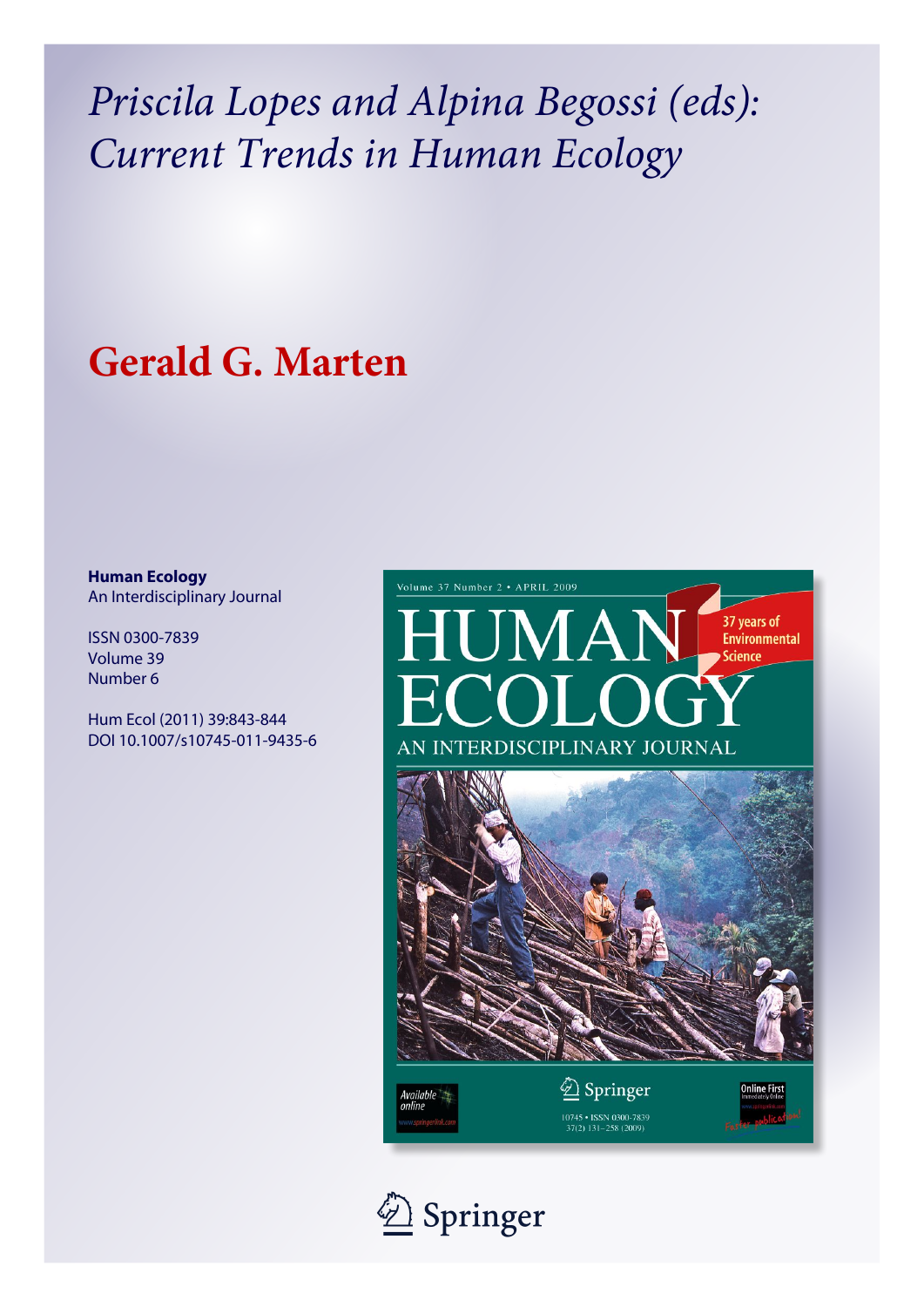## Priscila Lopes and Alpina Begossi (eds): Current Trends in Human Ecology

Newcastle upon Tyne: Cambridge Scholars Publishing, 2009, ISBN 978-1-443-80340-3 Price \$67.99. 375 pages (hardback), index

## Gerald G. Marten

Published online: 15 November 2011  $©$  Springer Science+Business Media, LLC 2011

This book contains a selection of presentations from the Society for Human Ecology's international conference in Rio de Janeiro in October 2007. The theme of the conference was "Local populations and diversity in a changing world." A collection of chapters about coastal fisheries in Brazil forms the core of the book. The other chapters reflect the diversity of human ecology topics in the Society's conferences.

The editors indicate that the book is intended to show how human ecology enriches our minds, builds tools for adapting to a changing environment, and identifies potential mechanisms and policies to sustain the environment. Every chapter is competently written, providing a wealth of detailed information. The bibliography is prodigious.

The book is divided into three sections. The first section, titled "Human Ecology and the Environment," examines slash-burn agriculture, climate change, and other changes in the natural environment to show how local cultures perceive changes and cope with them, how culture bears on decisions affecting sustainability, and how environmental changes feed back to impact culture. The second section, titled "Knowledge and Management" is about using theories and methods from human ecology to correct unsustainable resource use. This is the section that focuses on fisheries – how they are changing, problems presented by the change, and collaborative "co-management" by academics, local communities, and governments to do something about the problems. The third and last section, titled "Integrating Human Ecology," contains a brief miscellany of topics: impacts of environmental changes on

human health; economic evaluation of the environmental and social implications of marine fisheries regimes; and a historical summary of human ecology instruction at several specific academic institutions in Australia, Germany, and the United States.

While Current Trends in Human Ecology is truly interesting and rich in substance, its title suggests a dynamism that the book does not fully deliver. The book provides a reasonable sampling of what is happening in human ecology today, but it conveys much less about how human ecology has been changing or where it seems to be headed. In fact, much of Current Trends in Human Ecology seems similar to human ecology publications twenty or thirty years ago.

My main apprehension is about the extent to which this book delivers on the worthy goals set out by its editors. While it is an academic book not intended for the general public, the topic should be of interest to a much broader public than human ecologists. After all, human ecology deals with matters that are central to major challenges of our time. Sustainability research could have far reaching consequences for us all. I wonder how a concerned citizen with no previous exposure to human ecology, a person who could move beyond the book's academic style, would react to its content. What does this book really offer for a better future?

I suspect that "outsiders" to human ecology would be disappointed with the book's practical offerings. It delivers on its promises to enrich minds and provide examples of the relevance of human ecology to sustainability, but there is a striking gap between the modest scale and impetus of the genuine achievements in this book and the staggering decline in sustainability that is so alarmingly apparent around the globe.

Of course this shortcoming is not confined to this book. Shortfalls in Current Trends in Human Ecology reflect

G. G. Marten  $(\boxtimes)$ East-West Center, Honolulu, HI 96848, USA e-mail: marteng@eastwestcenter.org